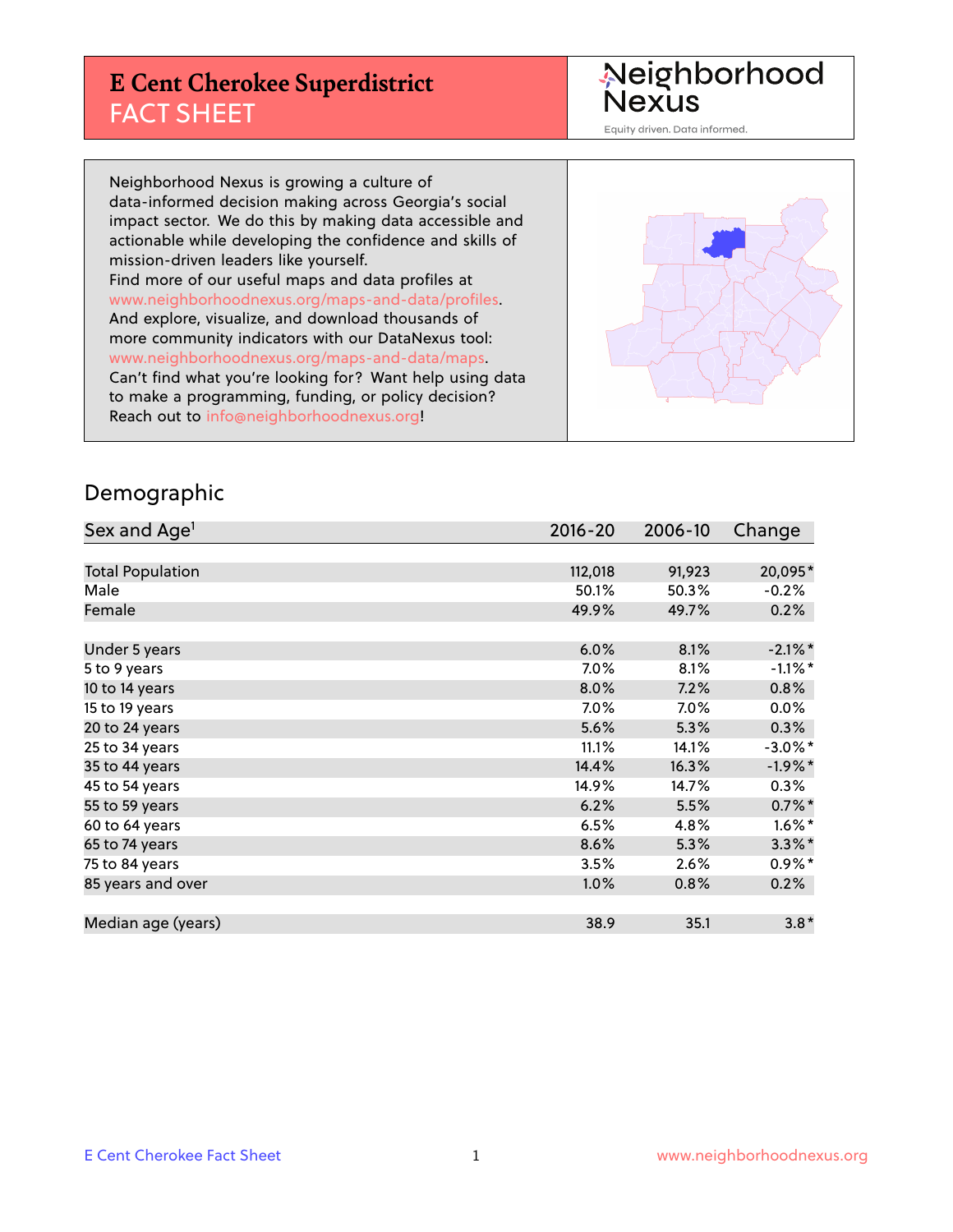# Demographic, continued...

| Race <sup>2</sup>                                            | $2016 - 20$ | 2006-10 | Change      |
|--------------------------------------------------------------|-------------|---------|-------------|
| Total population                                             | 112,018     | 91,923  | 20,095*     |
| One race                                                     | 96.1%       | 98.7%   | $-2.6\%$ *  |
| White                                                        | 86.3%       | 86.9%   | $-0.7%$     |
| <b>Black or African American</b>                             | 6.4%        | 4.8%    | $1.6\%$ *   |
| American Indian and Alaska Native                            | 0.5%        | 0.2%    | 0.3%        |
| Asian                                                        | 1.1%        | 1.4%    | $-0.3%$     |
| Native Hawaiian and Other Pacific Islander                   | 0.0%        | 0.0%    | $-0.0%$     |
| Some other race                                              | 1.9%        | 5.4%    | $-3.5%$ *   |
| Two or more races                                            | 3.9%        | 1.3%    | $2.6\%$ *   |
| Race alone or in combination with other race(s) <sup>3</sup> | $2016 - 20$ | 2006-10 | Change      |
|                                                              |             |         |             |
| Total population                                             | 112,018     | 91,923  | 20,095*     |
| White                                                        | 89.2%       | 88.2%   | 1.0%        |
| <b>Black or African American</b>                             | 7.6%        | 5.2%    | $2.4\%$ *   |
| American Indian and Alaska Native                            | 1.2%        | 0.5%    | $0.7%$ *    |
| Asian                                                        | 1.8%        | 1.9%    | $-0.1%$     |
| Native Hawaiian and Other Pacific Islander                   | 0.2%        | 0.1%    | 0.1%        |
| Some other race                                              | 4.0%        | 5.6%    | $-1.6%$     |
|                                                              |             |         |             |
| Hispanic or Latino and Race <sup>4</sup>                     | $2016 - 20$ | 2006-10 | Change      |
|                                                              |             |         |             |
| Total population                                             | 112,018     | 91,923  | 20,095*     |
| Hispanic or Latino (of any race)                             | 12.3%       | 11.0%   | 1.3%        |
| Not Hispanic or Latino                                       | 87.7%       | 89.0%   | $-1.3\%$ *  |
| White alone                                                  | 78.5%       | 81.5%   | $-3.0\%$ *  |
| Black or African American alone                              | 6.0%        | 4.7%    | $1.3\%$ *   |
| American Indian and Alaska Native alone                      | 0.0%        | 0.2%    | $-0.2%$     |
| Asian alone                                                  | 1.1%        | 1.4%    | $-0.3%$     |
| Native Hawaiian and Other Pacific Islander alone             | 0.0%        | 0.0%    | $-0.0%$     |
| Some other race alone                                        | 0.0%        | 0.2%    | $-0.1%$     |
| Two or more races                                            | 2.0%        | 1.0%    | $1.0\%$ *   |
| U.S. Citizenship Status <sup>5</sup>                         | $2016 - 20$ | 2006-10 | Change      |
|                                                              |             |         |             |
| Foreign-born population                                      | 9,871       | 8,352   | $1,519*$    |
| Naturalized U.S. citizen                                     | 44.5%       | 28.4%   | $16.1\%$ *  |
| Not a U.S. citizen                                           | 55.5%       | 71.6%   | $-16.1\%$ * |
| Citizen, Voting Age Population <sup>6</sup>                  | $2016 - 20$ | 2006-10 | Change      |
| Citizen, 18 and over population                              | 78,069      | 60,654  | 17,415*     |
| Male                                                         | 48.8%       | 49.1%   | $-0.3%$     |
| Female                                                       | 51.2%       | 50.9%   | 0.3%        |
|                                                              |             |         |             |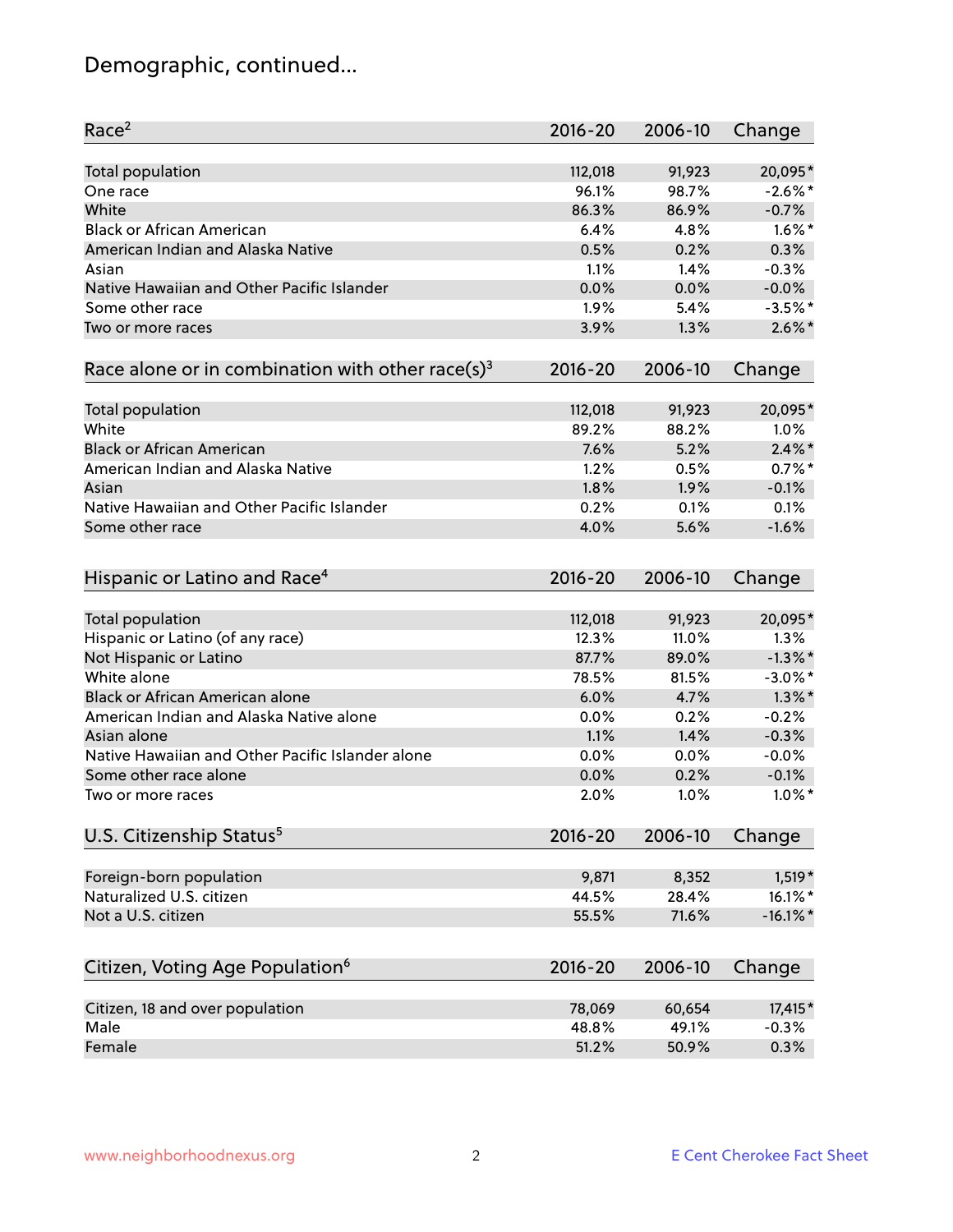#### Economic

| Income <sup>7</sup>                                 | 2016-20 | 2006-10 | Change     |
|-----------------------------------------------------|---------|---------|------------|
|                                                     |         |         |            |
| All households                                      | 37,955  | 32,391  | $5,564*$   |
| Less than \$10,000                                  | 3.3%    | 3.6%    | $-0.2%$    |
| \$10,000 to \$14,999                                | 2.7%    | 3.5%    | $-0.8%$    |
| \$15,000 to \$24,999                                | 6.3%    | 8.1%    | $-1.8\%$ * |
| \$25,000 to \$34,999                                | 5.0%    | 8.0%    | $-3.0\%$ * |
| \$35,000 to \$49,999                                | 8.5%    | 13.6%   | $-5.1\%$ * |
| \$50,000 to \$74,999                                | 15.1%   | 18.4%   | $-3.3\%$ * |
| \$75,000 to \$99,999                                | 15.3%   | 14.6%   | 0.6%       |
| \$100,000 to \$149,999                              | 21.4%   | 16.0%   | $5.4\%$ *  |
| \$150,000 to \$199,999                              | 11.6%   | 8.3%    | $3.3\%$ *  |
| \$200,000 or more                                   | 10.9%   | 6.0%    | $5.0\%$ *  |
| Median household income (dollars)                   | 90,022  | 67,827  | 22,195*    |
| Mean household income (dollars)                     | 107,892 | 85,632  | 22,260*    |
| With earnings                                       | 85.1%   | 87.4%   | $-2.3\%$ * |
| Mean earnings (dollars)                             | 106,534 | 86,040  | 20,495*    |
| <b>With Social Security</b>                         | 26.4%   | 20.4%   | $6.0\%$ *  |
| Mean Social Security income (dollars)               | 22,599  | 17,225  | $5,373*$   |
| With retirement income                              | 19.5%   | 13.9%   | $5.5%$ *   |
| Mean retirement income (dollars)                    | 28,784  | 19,291  | 9,493*     |
| With Supplemental Security Income                   | 2.2%    | 1.6%    | 0.5%       |
| Mean Supplemental Security Income (dollars)         | 6,670   | 9,072   | $-2,402*$  |
| With cash public assistance income                  | 1.2%    | 0.4%    | 0.8%       |
| Mean cash public assistance income (dollars)        | 1,166   | 3,657   | $-2,491$   |
| With Food Stamp/SNAP benefits in the past 12 months | 4.0%    | 3.7%    | 0.3%       |
|                                                     |         |         |            |
| Families                                            | 29,862  | 25,238  | $4,624*$   |
| Less than \$10,000                                  | 2.2%    | 1.8%    | 0.3%       |
| \$10,000 to \$14,999                                | 1.8%    | 1.9%    | $-0.2%$    |
| \$15,000 to \$24,999                                | 4.0%    | 5.4%    | $-1.4%$    |
| \$25,000 to \$34,999                                | 3.8%    | 6.8%    | $-3.0\%$ * |
| \$35,000 to \$49,999                                | 7.3%    | 12.3%   | $-5.0\%$ * |
| \$50,000 to \$74,999                                | 15.0%   | 19.3%   | $-4.3\%$ * |
| \$75,000 to \$99,999                                | 16.6%   | 16.9%   | $-0.3%$    |
| \$100,000 to \$149,999                              | 22.7%   | 18.5%   | $4.2\%$ *  |
| \$150,000 to \$199,999                              | 13.6%   | 9.8%    | $3.8\%$ *  |
| \$200,000 or more                                   | 13.2%   | 7.2%    | 5.9%*      |
| Median family income (dollars)                      | 99,146  | 78,638  | 20,507*    |
| Mean family income (dollars)                        | 119,578 | 95,570  | 24,008*    |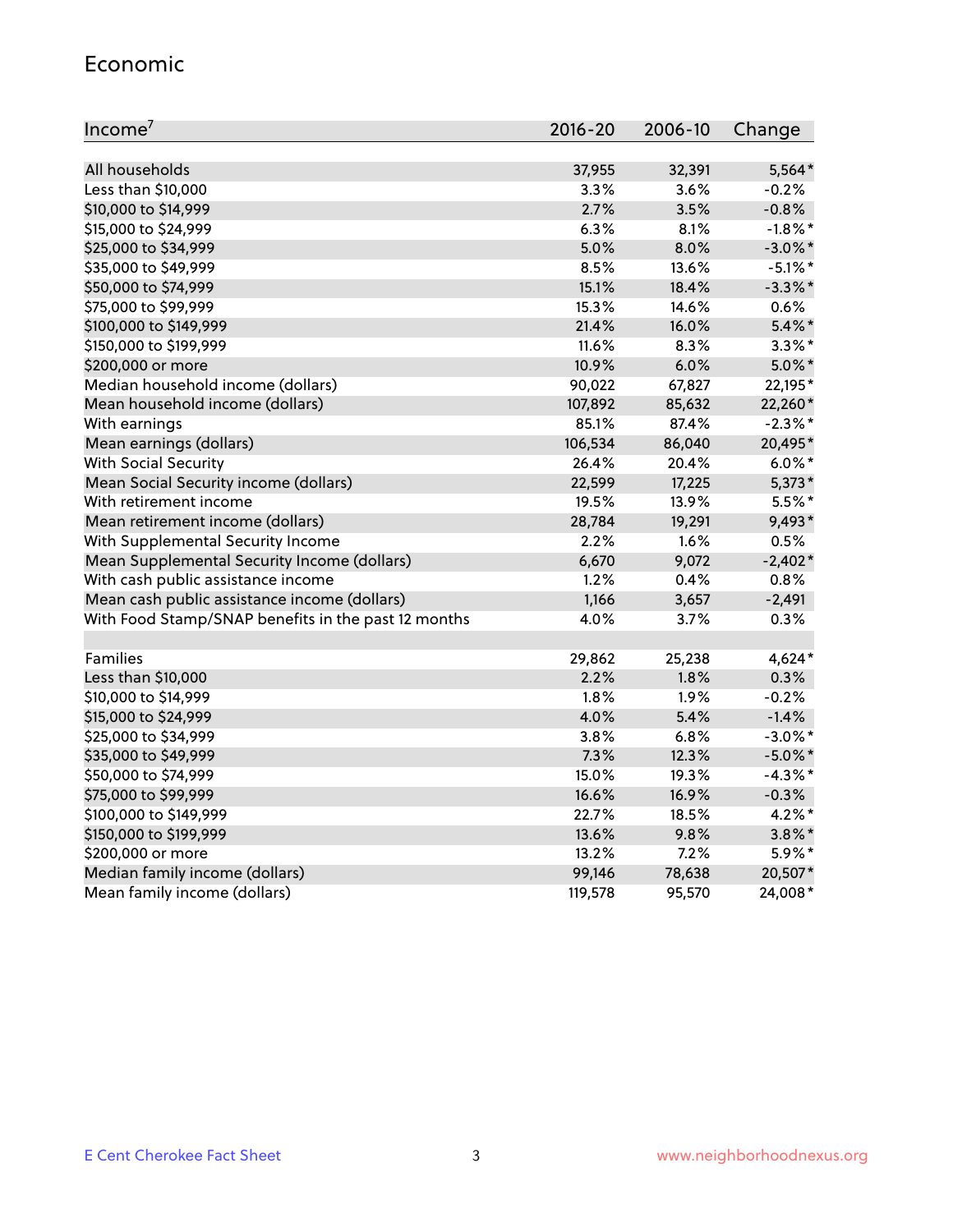#### Economic, continued...

| Nonfamily households<br>8,093<br>7,153<br>940*<br>Median nonfamily income (dollars)<br>44,703<br>$11,713*$<br>32,991<br>Mean nonfamily income (dollars)<br>60,909<br>46,929<br>13,980*<br>Median earnings for workers (dollars)<br>42,057<br>35,220<br>$6,837*$<br>Median earnings for male full-time, year-round workers<br>53,284<br>12,203*<br>65,487<br>(dollars)<br>10,288*<br>Median earnings for female full-time, year-round workers<br>50,922<br>40,634<br>(dollars)<br>Per capita income (dollars)<br>37,686<br>30,442<br>$7,244*$<br>Families and People Below Poverty Level <sup>9</sup><br>$2016 - 20$<br>2006-10<br>Change<br><b>All families</b><br>5.0%<br>5.7%<br>$-0.7%$<br>With related children under 18 years<br>5.9%<br>7.8%<br>$-1.9%$<br>With related children under 5 years only<br>6.4%<br>7.4%<br>$-1.0%$<br>Married couple families<br>3.6%<br>$-0.2%$<br>3.9%<br>With related children under 18 years<br>$-1.1%$<br>3.9%<br>5.0%<br>With related children under 5 years only<br>4.7%<br>6.9%<br>$-2.3%$<br>Families with female householder, no husband present<br>13.6%<br>16.1%<br>$-2.5%$<br>With related children under 18 years<br>17.3%<br>21.5%<br>$-4.2%$<br>With related children under 5 years only<br>15.6%<br>14.1%<br>1.5%<br>All people<br>7.1%<br>7.9%<br>$-0.8%$<br>Under 18 years<br>10.1%<br>9.8%<br>0.2%<br>Related children under 18 years<br>9.3%<br>$-0.4%$<br>9.7%<br>Related children under 5 years<br>12.8%<br>12.1%<br>0.6%<br>Related children 5 to 17 years<br>8.2%<br>8.7%<br>$-0.5%$<br>18 years and over<br>6.0%<br>7.2%<br>$-1.1%$<br>18 to 64 years<br>6.0%<br>$-1.3%$<br>7.3%<br>65 years and over<br>6.2%<br>6.5%<br>$-0.3%$<br>People in families<br>5.6%<br>6.4%<br>$-0.8%$<br>Unrelated individuals 15 years and over<br>18.9%<br>20.2%<br>$-1.3%$<br>Non-Hispanic white people<br>4.3%<br>4.3%<br>0.1%<br>Black or African-American people<br>$-10.5%$<br>8.3%<br>18.8% | Income, continued <sup>8</sup> | $2016 - 20$ | 2006-10 | Change   |
|---------------------------------------------------------------------------------------------------------------------------------------------------------------------------------------------------------------------------------------------------------------------------------------------------------------------------------------------------------------------------------------------------------------------------------------------------------------------------------------------------------------------------------------------------------------------------------------------------------------------------------------------------------------------------------------------------------------------------------------------------------------------------------------------------------------------------------------------------------------------------------------------------------------------------------------------------------------------------------------------------------------------------------------------------------------------------------------------------------------------------------------------------------------------------------------------------------------------------------------------------------------------------------------------------------------------------------------------------------------------------------------------------------------------------------------------------------------------------------------------------------------------------------------------------------------------------------------------------------------------------------------------------------------------------------------------------------------------------------------------------------------------------------------------------------------------------------------------------------------------------------------------------------------------------------------------|--------------------------------|-------------|---------|----------|
|                                                                                                                                                                                                                                                                                                                                                                                                                                                                                                                                                                                                                                                                                                                                                                                                                                                                                                                                                                                                                                                                                                                                                                                                                                                                                                                                                                                                                                                                                                                                                                                                                                                                                                                                                                                                                                                                                                                                             |                                |             |         |          |
|                                                                                                                                                                                                                                                                                                                                                                                                                                                                                                                                                                                                                                                                                                                                                                                                                                                                                                                                                                                                                                                                                                                                                                                                                                                                                                                                                                                                                                                                                                                                                                                                                                                                                                                                                                                                                                                                                                                                             |                                |             |         |          |
|                                                                                                                                                                                                                                                                                                                                                                                                                                                                                                                                                                                                                                                                                                                                                                                                                                                                                                                                                                                                                                                                                                                                                                                                                                                                                                                                                                                                                                                                                                                                                                                                                                                                                                                                                                                                                                                                                                                                             |                                |             |         |          |
|                                                                                                                                                                                                                                                                                                                                                                                                                                                                                                                                                                                                                                                                                                                                                                                                                                                                                                                                                                                                                                                                                                                                                                                                                                                                                                                                                                                                                                                                                                                                                                                                                                                                                                                                                                                                                                                                                                                                             |                                |             |         |          |
|                                                                                                                                                                                                                                                                                                                                                                                                                                                                                                                                                                                                                                                                                                                                                                                                                                                                                                                                                                                                                                                                                                                                                                                                                                                                                                                                                                                                                                                                                                                                                                                                                                                                                                                                                                                                                                                                                                                                             |                                |             |         |          |
|                                                                                                                                                                                                                                                                                                                                                                                                                                                                                                                                                                                                                                                                                                                                                                                                                                                                                                                                                                                                                                                                                                                                                                                                                                                                                                                                                                                                                                                                                                                                                                                                                                                                                                                                                                                                                                                                                                                                             |                                |             |         |          |
|                                                                                                                                                                                                                                                                                                                                                                                                                                                                                                                                                                                                                                                                                                                                                                                                                                                                                                                                                                                                                                                                                                                                                                                                                                                                                                                                                                                                                                                                                                                                                                                                                                                                                                                                                                                                                                                                                                                                             |                                |             |         |          |
|                                                                                                                                                                                                                                                                                                                                                                                                                                                                                                                                                                                                                                                                                                                                                                                                                                                                                                                                                                                                                                                                                                                                                                                                                                                                                                                                                                                                                                                                                                                                                                                                                                                                                                                                                                                                                                                                                                                                             |                                |             |         |          |
|                                                                                                                                                                                                                                                                                                                                                                                                                                                                                                                                                                                                                                                                                                                                                                                                                                                                                                                                                                                                                                                                                                                                                                                                                                                                                                                                                                                                                                                                                                                                                                                                                                                                                                                                                                                                                                                                                                                                             |                                |             |         |          |
|                                                                                                                                                                                                                                                                                                                                                                                                                                                                                                                                                                                                                                                                                                                                                                                                                                                                                                                                                                                                                                                                                                                                                                                                                                                                                                                                                                                                                                                                                                                                                                                                                                                                                                                                                                                                                                                                                                                                             |                                |             |         |          |
|                                                                                                                                                                                                                                                                                                                                                                                                                                                                                                                                                                                                                                                                                                                                                                                                                                                                                                                                                                                                                                                                                                                                                                                                                                                                                                                                                                                                                                                                                                                                                                                                                                                                                                                                                                                                                                                                                                                                             |                                |             |         |          |
|                                                                                                                                                                                                                                                                                                                                                                                                                                                                                                                                                                                                                                                                                                                                                                                                                                                                                                                                                                                                                                                                                                                                                                                                                                                                                                                                                                                                                                                                                                                                                                                                                                                                                                                                                                                                                                                                                                                                             |                                |             |         |          |
|                                                                                                                                                                                                                                                                                                                                                                                                                                                                                                                                                                                                                                                                                                                                                                                                                                                                                                                                                                                                                                                                                                                                                                                                                                                                                                                                                                                                                                                                                                                                                                                                                                                                                                                                                                                                                                                                                                                                             |                                |             |         |          |
|                                                                                                                                                                                                                                                                                                                                                                                                                                                                                                                                                                                                                                                                                                                                                                                                                                                                                                                                                                                                                                                                                                                                                                                                                                                                                                                                                                                                                                                                                                                                                                                                                                                                                                                                                                                                                                                                                                                                             |                                |             |         |          |
|                                                                                                                                                                                                                                                                                                                                                                                                                                                                                                                                                                                                                                                                                                                                                                                                                                                                                                                                                                                                                                                                                                                                                                                                                                                                                                                                                                                                                                                                                                                                                                                                                                                                                                                                                                                                                                                                                                                                             |                                |             |         |          |
|                                                                                                                                                                                                                                                                                                                                                                                                                                                                                                                                                                                                                                                                                                                                                                                                                                                                                                                                                                                                                                                                                                                                                                                                                                                                                                                                                                                                                                                                                                                                                                                                                                                                                                                                                                                                                                                                                                                                             |                                |             |         |          |
|                                                                                                                                                                                                                                                                                                                                                                                                                                                                                                                                                                                                                                                                                                                                                                                                                                                                                                                                                                                                                                                                                                                                                                                                                                                                                                                                                                                                                                                                                                                                                                                                                                                                                                                                                                                                                                                                                                                                             |                                |             |         |          |
|                                                                                                                                                                                                                                                                                                                                                                                                                                                                                                                                                                                                                                                                                                                                                                                                                                                                                                                                                                                                                                                                                                                                                                                                                                                                                                                                                                                                                                                                                                                                                                                                                                                                                                                                                                                                                                                                                                                                             |                                |             |         |          |
|                                                                                                                                                                                                                                                                                                                                                                                                                                                                                                                                                                                                                                                                                                                                                                                                                                                                                                                                                                                                                                                                                                                                                                                                                                                                                                                                                                                                                                                                                                                                                                                                                                                                                                                                                                                                                                                                                                                                             |                                |             |         |          |
|                                                                                                                                                                                                                                                                                                                                                                                                                                                                                                                                                                                                                                                                                                                                                                                                                                                                                                                                                                                                                                                                                                                                                                                                                                                                                                                                                                                                                                                                                                                                                                                                                                                                                                                                                                                                                                                                                                                                             |                                |             |         |          |
|                                                                                                                                                                                                                                                                                                                                                                                                                                                                                                                                                                                                                                                                                                                                                                                                                                                                                                                                                                                                                                                                                                                                                                                                                                                                                                                                                                                                                                                                                                                                                                                                                                                                                                                                                                                                                                                                                                                                             |                                |             |         |          |
|                                                                                                                                                                                                                                                                                                                                                                                                                                                                                                                                                                                                                                                                                                                                                                                                                                                                                                                                                                                                                                                                                                                                                                                                                                                                                                                                                                                                                                                                                                                                                                                                                                                                                                                                                                                                                                                                                                                                             |                                |             |         |          |
|                                                                                                                                                                                                                                                                                                                                                                                                                                                                                                                                                                                                                                                                                                                                                                                                                                                                                                                                                                                                                                                                                                                                                                                                                                                                                                                                                                                                                                                                                                                                                                                                                                                                                                                                                                                                                                                                                                                                             |                                |             |         |          |
|                                                                                                                                                                                                                                                                                                                                                                                                                                                                                                                                                                                                                                                                                                                                                                                                                                                                                                                                                                                                                                                                                                                                                                                                                                                                                                                                                                                                                                                                                                                                                                                                                                                                                                                                                                                                                                                                                                                                             |                                |             |         |          |
|                                                                                                                                                                                                                                                                                                                                                                                                                                                                                                                                                                                                                                                                                                                                                                                                                                                                                                                                                                                                                                                                                                                                                                                                                                                                                                                                                                                                                                                                                                                                                                                                                                                                                                                                                                                                                                                                                                                                             |                                |             |         |          |
|                                                                                                                                                                                                                                                                                                                                                                                                                                                                                                                                                                                                                                                                                                                                                                                                                                                                                                                                                                                                                                                                                                                                                                                                                                                                                                                                                                                                                                                                                                                                                                                                                                                                                                                                                                                                                                                                                                                                             |                                |             |         |          |
|                                                                                                                                                                                                                                                                                                                                                                                                                                                                                                                                                                                                                                                                                                                                                                                                                                                                                                                                                                                                                                                                                                                                                                                                                                                                                                                                                                                                                                                                                                                                                                                                                                                                                                                                                                                                                                                                                                                                             |                                |             |         |          |
|                                                                                                                                                                                                                                                                                                                                                                                                                                                                                                                                                                                                                                                                                                                                                                                                                                                                                                                                                                                                                                                                                                                                                                                                                                                                                                                                                                                                                                                                                                                                                                                                                                                                                                                                                                                                                                                                                                                                             |                                |             |         |          |
|                                                                                                                                                                                                                                                                                                                                                                                                                                                                                                                                                                                                                                                                                                                                                                                                                                                                                                                                                                                                                                                                                                                                                                                                                                                                                                                                                                                                                                                                                                                                                                                                                                                                                                                                                                                                                                                                                                                                             |                                |             |         |          |
|                                                                                                                                                                                                                                                                                                                                                                                                                                                                                                                                                                                                                                                                                                                                                                                                                                                                                                                                                                                                                                                                                                                                                                                                                                                                                                                                                                                                                                                                                                                                                                                                                                                                                                                                                                                                                                                                                                                                             |                                |             |         |          |
|                                                                                                                                                                                                                                                                                                                                                                                                                                                                                                                                                                                                                                                                                                                                                                                                                                                                                                                                                                                                                                                                                                                                                                                                                                                                                                                                                                                                                                                                                                                                                                                                                                                                                                                                                                                                                                                                                                                                             |                                |             |         |          |
|                                                                                                                                                                                                                                                                                                                                                                                                                                                                                                                                                                                                                                                                                                                                                                                                                                                                                                                                                                                                                                                                                                                                                                                                                                                                                                                                                                                                                                                                                                                                                                                                                                                                                                                                                                                                                                                                                                                                             |                                |             |         |          |
|                                                                                                                                                                                                                                                                                                                                                                                                                                                                                                                                                                                                                                                                                                                                                                                                                                                                                                                                                                                                                                                                                                                                                                                                                                                                                                                                                                                                                                                                                                                                                                                                                                                                                                                                                                                                                                                                                                                                             |                                |             |         |          |
|                                                                                                                                                                                                                                                                                                                                                                                                                                                                                                                                                                                                                                                                                                                                                                                                                                                                                                                                                                                                                                                                                                                                                                                                                                                                                                                                                                                                                                                                                                                                                                                                                                                                                                                                                                                                                                                                                                                                             |                                |             |         |          |
|                                                                                                                                                                                                                                                                                                                                                                                                                                                                                                                                                                                                                                                                                                                                                                                                                                                                                                                                                                                                                                                                                                                                                                                                                                                                                                                                                                                                                                                                                                                                                                                                                                                                                                                                                                                                                                                                                                                                             |                                |             |         |          |
|                                                                                                                                                                                                                                                                                                                                                                                                                                                                                                                                                                                                                                                                                                                                                                                                                                                                                                                                                                                                                                                                                                                                                                                                                                                                                                                                                                                                                                                                                                                                                                                                                                                                                                                                                                                                                                                                                                                                             |                                |             |         |          |
|                                                                                                                                                                                                                                                                                                                                                                                                                                                                                                                                                                                                                                                                                                                                                                                                                                                                                                                                                                                                                                                                                                                                                                                                                                                                                                                                                                                                                                                                                                                                                                                                                                                                                                                                                                                                                                                                                                                                             |                                |             |         |          |
|                                                                                                                                                                                                                                                                                                                                                                                                                                                                                                                                                                                                                                                                                                                                                                                                                                                                                                                                                                                                                                                                                                                                                                                                                                                                                                                                                                                                                                                                                                                                                                                                                                                                                                                                                                                                                                                                                                                                             |                                |             |         |          |
|                                                                                                                                                                                                                                                                                                                                                                                                                                                                                                                                                                                                                                                                                                                                                                                                                                                                                                                                                                                                                                                                                                                                                                                                                                                                                                                                                                                                                                                                                                                                                                                                                                                                                                                                                                                                                                                                                                                                             | Asian people                   | 0.6%        | 13.1%   | $-12.4%$ |
| Hispanic or Latino people<br>24.7%<br>$-5.1%$<br>29.8%                                                                                                                                                                                                                                                                                                                                                                                                                                                                                                                                                                                                                                                                                                                                                                                                                                                                                                                                                                                                                                                                                                                                                                                                                                                                                                                                                                                                                                                                                                                                                                                                                                                                                                                                                                                                                                                                                      |                                |             |         |          |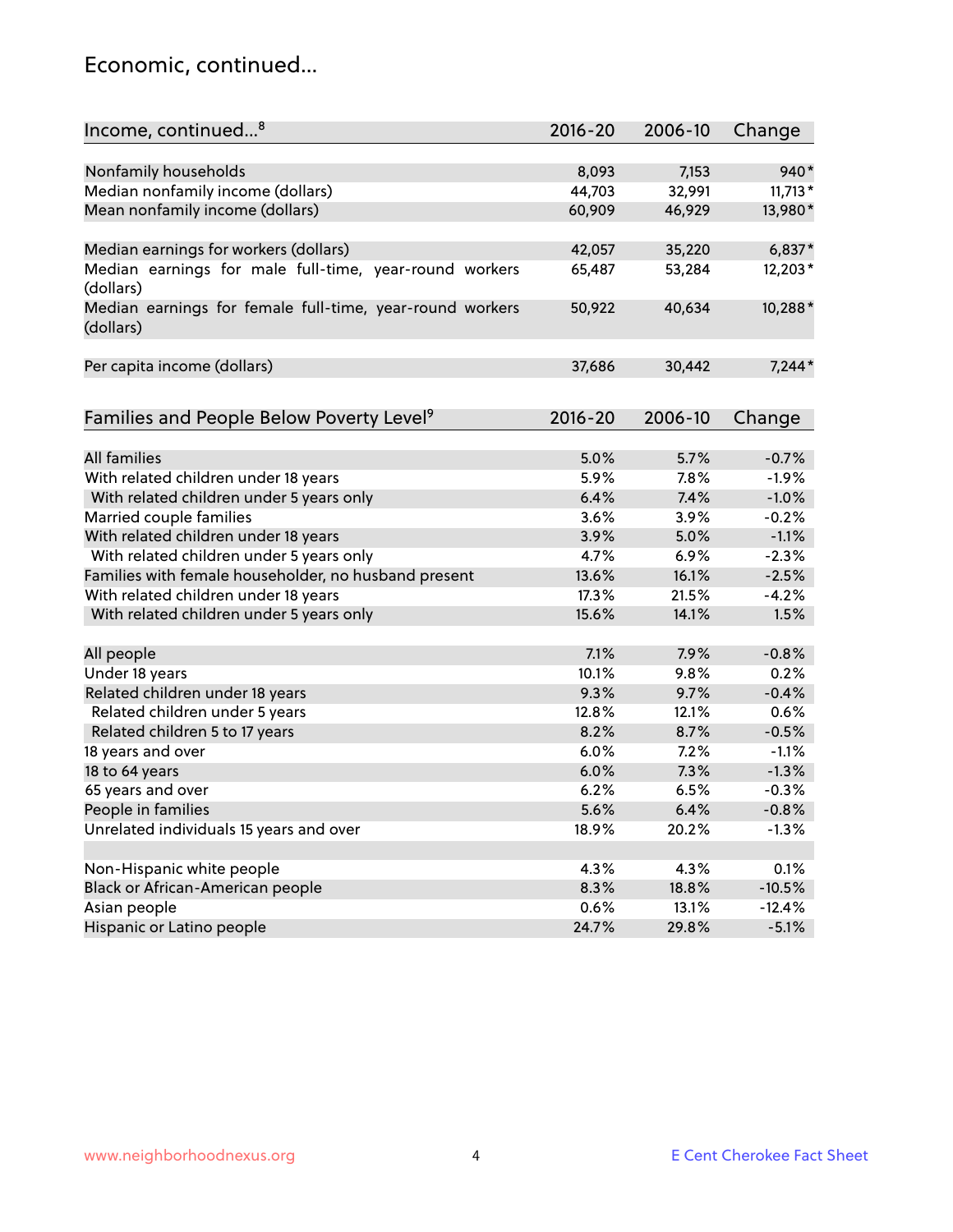## Employment

| Employment Status <sup>10</sup>                                                               | $2016 - 20$ | 2006-10 | Change          |
|-----------------------------------------------------------------------------------------------|-------------|---------|-----------------|
|                                                                                               |             |         |                 |
| Population 16 years and over                                                                  | 86,879      | 68,685  | 18,194*         |
| In labor force                                                                                | 67.9%       | 71.2%   | $-3.3\%$ *      |
| Civilian labor force                                                                          | 67.8%       | 71.1%   | $-3.3\%$ *      |
| Employed                                                                                      | 65.1%       | 66.1%   | $-1.0%$         |
| Unemployed                                                                                    | 2.7%        | 5.0%    | $-2.3%$         |
| <b>Armed Forces</b>                                                                           | 0.0%        | 0.1%    | $-0.0%$         |
| Not in labor force                                                                            | 32.1%       | 28.8%   | $3.3\%$ *       |
| Civilian labor force                                                                          | 58,930      | 48,849  | 10,081*         |
| <b>Unemployment Rate</b>                                                                      | 4.0%        | $7.0\%$ | $-3.0%$         |
|                                                                                               |             |         |                 |
| Females 16 years and over                                                                     | 43,944      | 34,432  | $9,512*$        |
| In labor force                                                                                | 61.6%       | 61.4%   | 0.1%            |
| Civilian labor force                                                                          | 61.6%       | 61.4%   | 0.1%            |
| Employed                                                                                      | 58.9%       | 57.0%   | 1.9%            |
| Own children of the householder under 6 years                                                 | 8,061       | 8,643   | $-582$          |
| All parents in family in labor force                                                          | 71.8%       | 55.7%   | 16.1%*          |
|                                                                                               |             |         |                 |
| Own children of the householder 6 to 17 years                                                 | 19,543      | 16,514  | $3,029*$        |
| All parents in family in labor force                                                          | 72.2%       | 68.1%   | 4.1%            |
|                                                                                               |             |         |                 |
| Industry <sup>11</sup>                                                                        | $2016 - 20$ | 2006-10 | Change          |
|                                                                                               |             |         |                 |
| Civilian employed population 16 years and over                                                | 56,556      | 45,418  | $11,138*$       |
| Agriculture, forestry, fishing and hunting, and mining                                        | 0.3%        | 0.5%    | $-0.2%$         |
| Construction                                                                                  | 10.1%       | 11.8%   | $-1.7%$         |
| Manufacturing                                                                                 | 9.0%        | 9.4%    | $-0.5%$         |
| Wholesale trade                                                                               | 4.5%        | 3.7%    | 0.8%            |
| Retail trade                                                                                  | 12.4%       | 13.5%   | $-1.0%$<br>0.4% |
| Transportation and warehousing, and utilities<br>Information                                  | 4.0%        | 3.6%    | $-0.8\%$ *      |
|                                                                                               | 1.8%        | 2.6%    |                 |
| Finance and insurance, and real estate and rental and leasing                                 | 8.5%        | 8.7%    | $-0.2%$         |
| Professional, scientific, and management, and administrative<br>and waste management services | 15.4%       | 13.2%   | $2.2\%$ *       |
| Educational services, and health care and social assistance                                   | 17.0%       | 17.4%   | $-0.4%$         |
| Arts, entertainment, and recreation, and accommodation and                                    | 8.5%        | 8.0%    | 0.5%            |
| food services                                                                                 |             |         |                 |
| Other services, except public administration                                                  | 5.0%        | 4.6%    | 0.4%            |
| Public administration                                                                         | 3.6%        | 3.0%    | 0.5%            |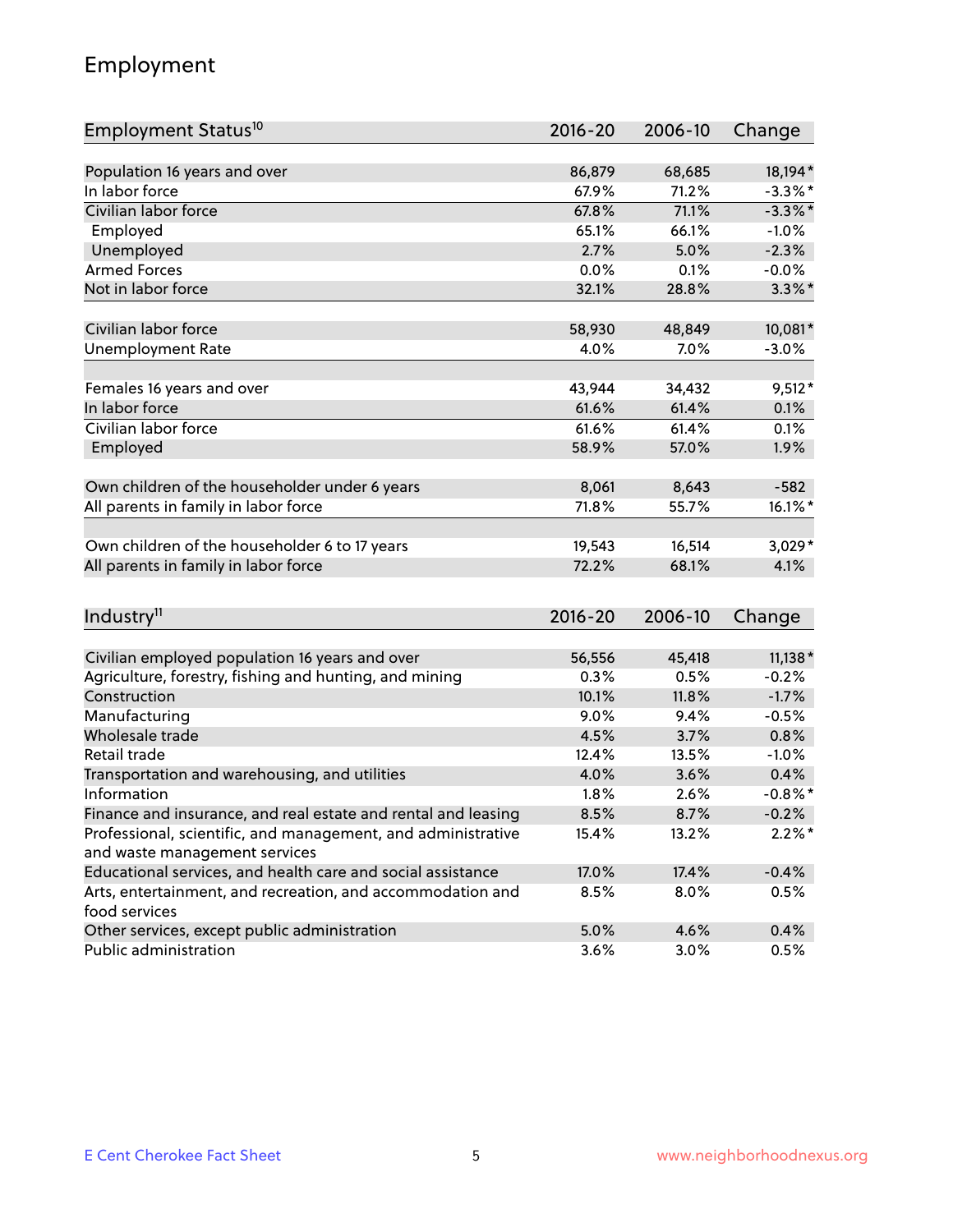# Employment, continued...

| Occupation <sup>12</sup>                                                    | $2016 - 20$ | 2006-10 | Change     |
|-----------------------------------------------------------------------------|-------------|---------|------------|
| Civilian employed population 16 years and over                              | 56,556      | 45,418  | $11,138*$  |
| Management, business, science, and arts occupations                         | 42.8%       | 38.7%   | $4.1\%$ *  |
| Service occupations                                                         | 15.4%       | 13.7%   | 1.7%       |
| Sales and office occupations                                                | 23.6%       | 28.6%   | $-5.1\%$ * |
|                                                                             |             |         | $-2.2\%$ * |
| Natural<br>and<br>resources,<br>construction,<br>maintenance<br>occupations | 9.0%        | 11.2%   |            |
| Production, transportation, and material moving occupations                 | 9.2%        | 7.7%    | $1.5%$ *   |
| Class of Worker <sup>13</sup>                                               | $2016 - 20$ | 2006-10 | Change     |
|                                                                             |             |         |            |
| Civilian employed population 16 years and over                              | 56,556      | 45,418  | $11,138*$  |
| Private wage and salary workers                                             | 83.9%       | 82.4%   | 1.5%       |
| Government workers                                                          | 10.8%       | 10.8%   | 0.0%       |
| Self-employed in own not incorporated business workers                      | 5.2%        | 6.6%    | $-1.4%$    |
| Unpaid family workers                                                       | 0.2%        | 0.3%    | $-0.1%$    |
| Job Flows <sup>14</sup>                                                     | 2019        | 2010    | Change     |
|                                                                             |             |         |            |
| Total Jobs in district                                                      | 29,871      | 21,210  | 8,661      |
| Held by residents of district                                               | 27.9%       | 29.5%   | $-1.6%$    |
| Held by non-residents of district                                           | 72.1%       | 70.5%   | 1.6%       |
| Jobs by Industry Sector <sup>15</sup>                                       | 2019        | 2010    | Change     |
|                                                                             |             |         |            |
| Total Jobs in district                                                      | 29,871      | 21,210  | 8,661      |
| Goods Producing sectors                                                     | 21.4%       | 18.2%   | 3.2%       |
| Trade, Transportation, and Utilities sectors                                | 22.0%       | 18.4%   | 3.6%       |
| All Other Services sectors                                                  | 56.6%       | 63.4%   | $-6.8%$    |
| Total Jobs in district held by district residents                           | 8,332       | 6,248   | 2,084      |
| <b>Goods Producing sectors</b>                                              | 20.8%       | 16.3%   | 4.5%       |
| Trade, Transportation, and Utilities sectors                                | 12.9%       | 10.4%   | 2.5%       |
| All Other Services sectors                                                  | 66.3%       | 73.2%   | $-7.0%$    |
|                                                                             |             |         |            |
| Jobs by Earnings <sup>16</sup>                                              | 2019        | 2010    | Change     |
|                                                                             |             |         |            |
| Total Jobs in district                                                      | 29,871      | 21,210  | 8,661      |
| Jobs with earnings \$1250/month or less                                     | 26.1%       | 28.4%   | $-2.3%$    |
| Jobs with earnings \$1251/month to \$3333/month                             | 36.2%       | 42.1%   | $-5.9%$    |
| Jobs with earnings greater than \$3333/month                                | 37.6%       | 29.5%   | 8.1%       |
| Total Jobs in district held by district residents                           | 8,332       | 6,248   | 2,084      |
| Jobs with earnings \$1250/month or less                                     | 27.4%       | 28.3%   | $-0.9%$    |
| Jobs with earnings \$1251/month to \$3333/month                             | 35.8%       | 42.0%   | $-6.2%$    |
| Jobs with earnings greater than \$3333/month                                | 36.7%       | 29.6%   | 7.1%       |
|                                                                             |             |         |            |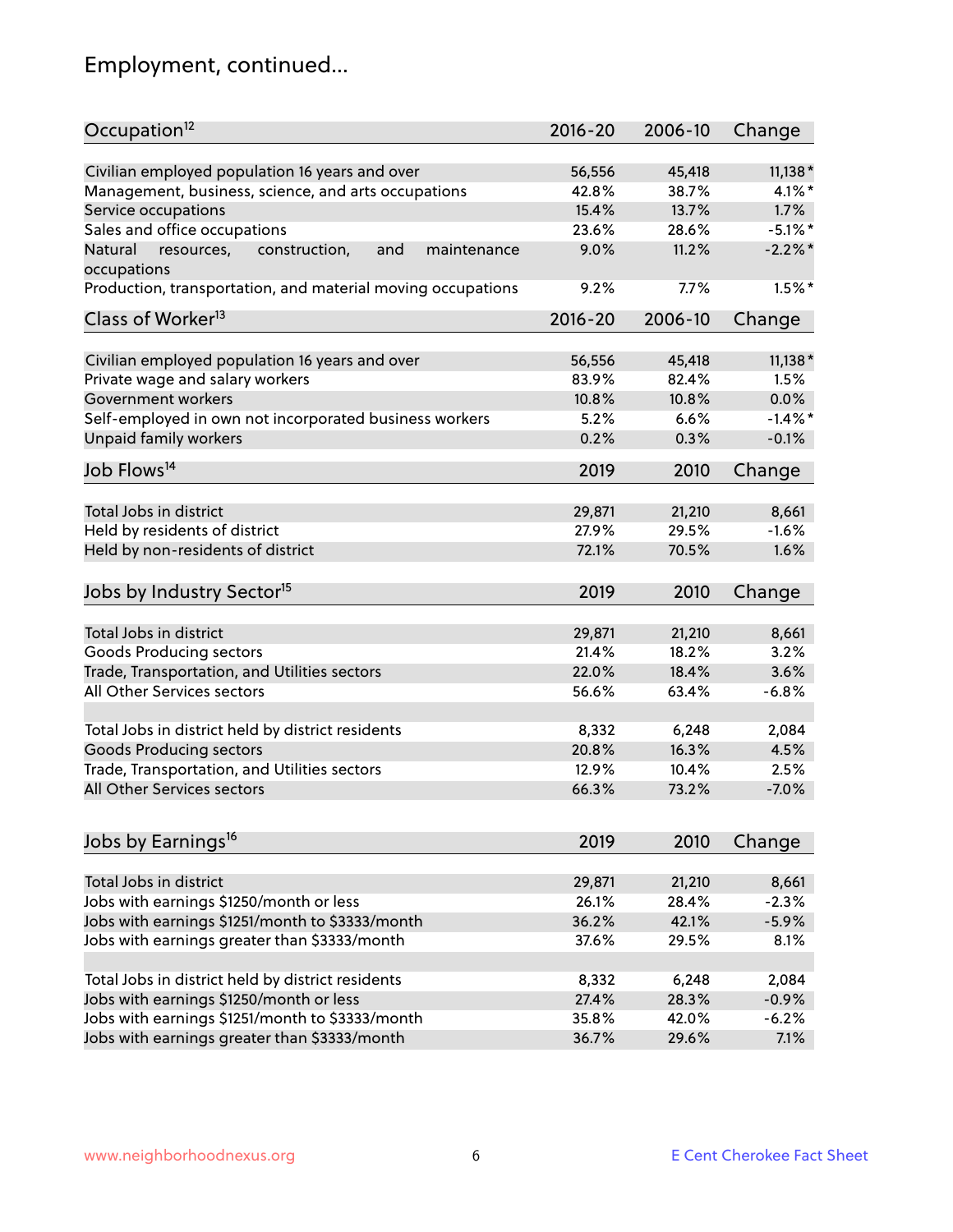# Employment, continued...

| Change  |
|---------|
|         |
| 8,661   |
| 1.6%    |
| $-6.0%$ |
| 4.4%    |
|         |
| 2,084   |
| 3.4%    |
| $-8.1%$ |
| 4.7%    |
|         |

#### Education

| School Enrollment <sup>18</sup>                | $2016 - 20$ | 2006-10 | Change     |
|------------------------------------------------|-------------|---------|------------|
|                                                |             |         |            |
| Population 3 years and over enrolled in school | 28,830      | 24,588  | $4,242*$   |
| Nursery school, preschool                      | $7.6\%$     | $9.7\%$ | $-2.1\%$ * |
| Kindergarten                                   | 4.8%        | 5.3%    | $-0.4%$    |
| Elementary school (grades 1-8)                 | 45.0%       | 46.9%   | $-1.9\%$   |
| High school (grades 9-12)                      | 24.1%       | 21.7%   | 2.4%       |
| College or graduate school                     | 18.5%       | 16.5%   | 2.0%       |
| Educational Attainment <sup>19</sup>           | $2016 - 20$ | 2006-10 | Change     |
|                                                |             |         |            |
| Population 25 years and over                   | 74,336      | 59,096  | 15,240*    |
| Less than 9th grade                            | 3.8%        | 4.2%    | $-0.3%$    |
| 9th to 12th grade, no diploma                  | 5.0%        | 8.1%    | $-3.2\%$ * |
| High school graduate (includes equivalency)    | 23.2%       | 25.3%   | $-2.1\%$ * |
| Some college, no degree                        | 24.4%       | 21.9%   | $2.5%$ *   |
| Associate's degree                             | 9.2%        | 7.5%    | $1.8\%$ *  |
| Bachelor's degree                              | 24.1%       | 23.6%   | 0.5%       |
| Graduate or professional degree                | 10.3%       | 9.5%    | 0.8%       |
|                                                |             |         |            |
| Percent high school graduate or higher         | 91.2%       | 87.7%   | $3.5%$ *   |
| Percent bachelor's degree or higher            | 34.4%       | 33.0%   | $1.3\%$    |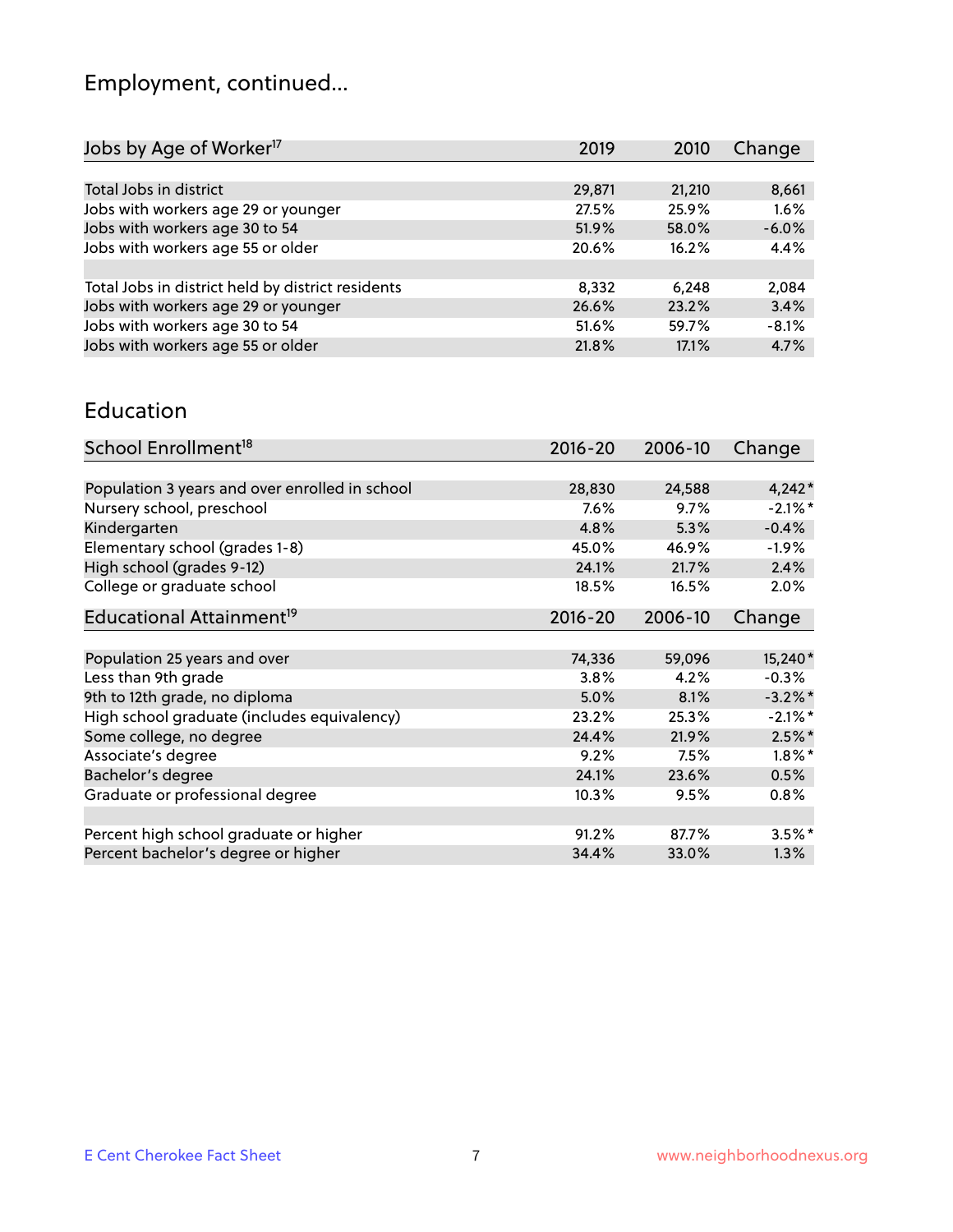## Housing

| Households by Type <sup>20</sup>                     | 2016-20 | 2006-10 | Change     |
|------------------------------------------------------|---------|---------|------------|
|                                                      |         |         |            |
| <b>Total households</b>                              | 37,955  | 32,391  | $5,564*$   |
| Family households (families)                         | 78.7%   | 77.9%   | 0.8%       |
| With own children under 18 years                     | 36.6%   | 39.7%   | $-3.2\%$ * |
| Married-couple family                                | 64.7%   | 63.1%   | 1.6%       |
| With own children of the householder under 18 years  | 29.8%   | 31.5%   | $-1.7%$    |
| Male householder, no wife present, family            | 3.9%    | 5.0%    | $-1.1%$    |
| With own children of the householder under 18 years  | 2.0%    | 2.2%    | $-0.1%$    |
| Female householder, no husband present, family       | 10.1%   | 9.8%    | 0.3%       |
| With own children of the householder under 18 years  | 4.7%    | 6.1%    | $-1.3%$    |
| Nonfamily households                                 | 21.3%   | 22.1%   | $-0.8%$    |
| Householder living alone                             | 16.5%   | 18.4%   | $-2.0%$    |
| 65 years and over                                    | 7.0%    | 5.4%    | $1.6\%$ *  |
|                                                      |         |         |            |
| Households with one or more people under 18 years    | 39.4%   | 43.1%   | $-3.7%$ *  |
| Households with one or more people 65 years and over | 26.4%   | 17.3%   | $9.2\%$ *  |
|                                                      |         |         |            |
| Average household size                               | 2.93    | 2.82    | $0.11*$    |
| Average family size                                  | 3.30    | 3.22    | 0.09       |
| Housing Occupancy <sup>21</sup>                      | 2016-20 | 2006-10 | Change     |
|                                                      |         |         |            |
| Total housing units                                  | 40,013  | 34,869  | $5,144*$   |
| Occupied housing units                               | 94.9%   | 92.9%   | $2.0\%$ *  |
| Vacant housing units                                 | 5.1%    | 7.1%    | $-2.0\%$ * |
|                                                      |         |         |            |
| Homeowner vacancy rate                               | 2.3     | 3.1     | $-0.8$     |
| Rental vacancy rate                                  | 2.3     | 12.5    | $-10.3*$   |
|                                                      |         |         |            |
| Units in Structure <sup>22</sup>                     | 2016-20 | 2006-10 | Change     |
| Total housing units                                  | 40,013  | 34,869  | $5,144*$   |
| 1-unit, detached                                     | 82.6%   | 82.7%   | $-0.1%$    |
| 1-unit, attached                                     | 4.0%    | 3.8%    | 0.3%       |
| 2 units                                              | 1.3%    | 0.7%    | 0.6%       |
| 3 or 4 units                                         | 1.0%    | 1.1%    | $-0.1%$    |
| 5 to 9 units                                         | 1.0%    | 1.3%    | $-0.3%$    |
| 10 to 19 units                                       | 2.1%    | 2.9%    | $-0.8%$    |
| 20 or more units                                     | 5.1%    | 4.5%    | 0.6%       |
| Mobile home                                          | 2.8%    | 3.0%    | $-0.2%$    |
|                                                      |         |         |            |
| Boat, RV, van, etc.                                  | 0.0%    | 0.0%    | $0.0\%$    |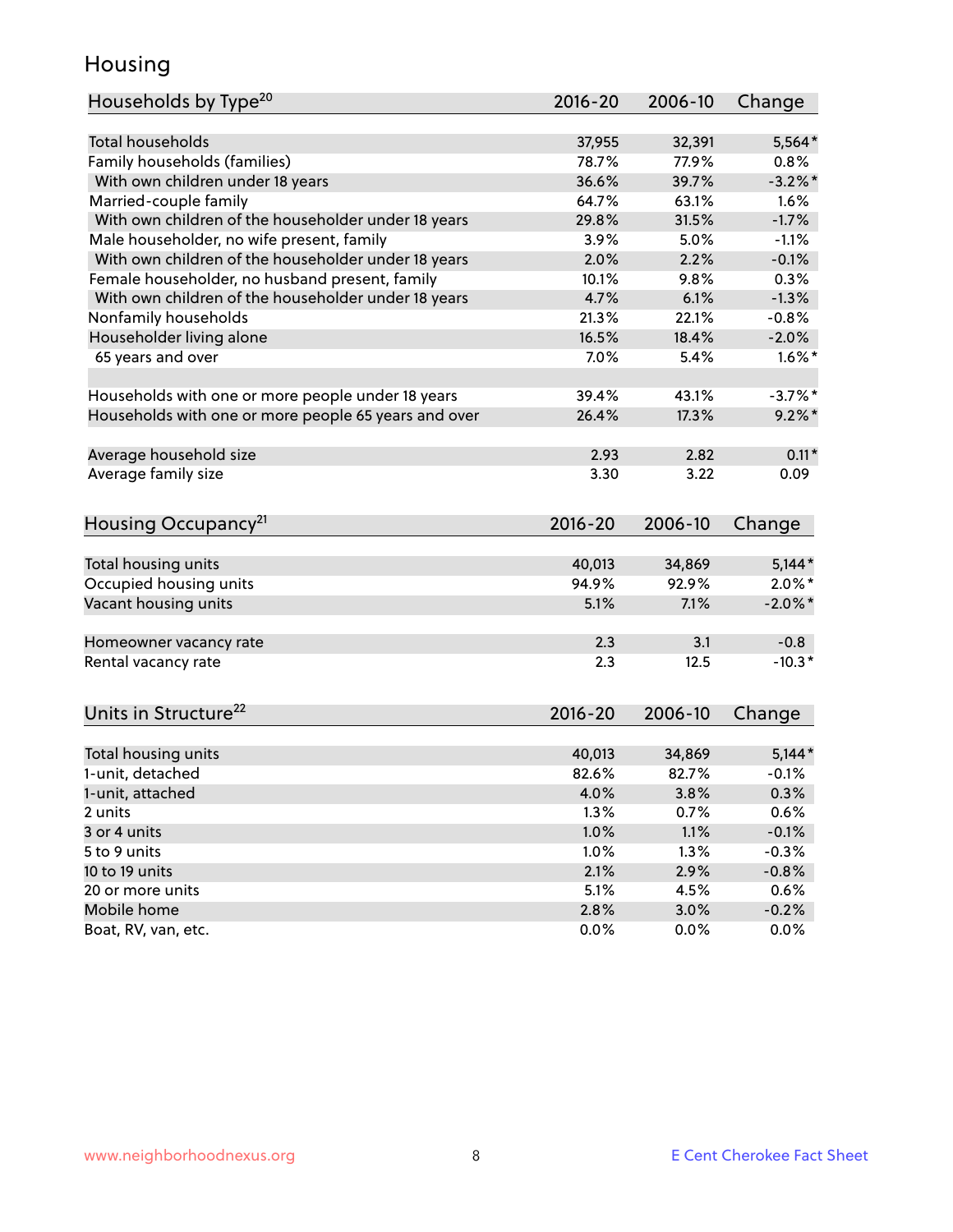## Housing, Continued...

| Year Structure Built <sup>23</sup>             | 2016-20     | 2006-10 | Change      |
|------------------------------------------------|-------------|---------|-------------|
| Total housing units                            | 40,013      | 34,869  | $5,144*$    |
| Built 2014 or later                            | 10.8%       | (X)     | (X)         |
| Built 2010 to 2013                             | 4.2%        | (X)     | (X)         |
| Built 2000 to 2009                             | 36.8%       | 41.9%   | $-5.1\%$ *  |
| Built 1990 to 1999                             | 18.4%       | 22.7%   | $-4.3\%$ *  |
| Built 1980 to 1989                             | 15.4%       | 17.0%   | $-1.6%$     |
| Built 1970 to 1979                             | 6.6%        | 7.3%    | $-0.7%$     |
| Built 1960 to 1969                             | 3.3%        | 3.7%    | $-0.4%$     |
| Built 1950 to 1959                             | 1.8%        | 2.8%    | $-0.9\%$ *  |
| Built 1940 to 1949                             | 1.0%        | 1.5%    | $-0.6%$     |
| Built 1939 or earlier                          | 1.6%        | 3.0%    | $-1.4\%$ *  |
|                                                |             |         |             |
| Housing Tenure <sup>24</sup>                   | $2016 - 20$ | 2006-10 | Change      |
| Occupied housing units                         | 37,955      | 32,391  | 5,564*      |
| Owner-occupied                                 | 75.6%       | 80.4%   | $-4.9\%$ *  |
| Renter-occupied                                | 24.4%       | 19.6%   | 4.9%*       |
| Average household size of owner-occupied unit  | 2.95        | 2.86    | $0.09*$     |
| Average household size of renter-occupied unit | 2.84        | 2.63    | 0.22        |
| Residence 1 Year Ago <sup>25</sup>             | $2016 - 20$ | 2006-10 | Change      |
|                                                |             |         |             |
| Population 1 year and over                     | 110,717     | 90,594  | $20,123*$   |
| Same house                                     | 85.8%       | 86.3%   | $-0.5%$     |
| Different house in the U.S.                    | 13.9%       | 13.0%   | 0.8%        |
| Same county                                    | 6.5%        | 6.8%    | $-0.3%$     |
| Different county                               | 7.4%        | 6.2%    | 1.2%        |
| Same state                                     | 4.7%        | 3.6%    | $1.1\%$ *   |
| Different state                                | 2.8%        | 2.7%    | 0.1%        |
| Abroad                                         | 0.3%        | 0.7%    | $-0.3%$     |
| Value of Housing Unit <sup>26</sup>            | $2016 - 20$ | 2006-10 | Change      |
| Owner-occupied units                           | 28,687      | 26,053  | $2,634*$    |
| Less than \$50,000                             | 1.9%        | 1.8%    | 0.2%        |
| \$50,000 to \$99,999                           | 2.1%        | 2.7%    | $-0.6%$     |
| \$100,000 to \$149,999                         | 6.4%        | 15.0%   | $-8.6\%$ *  |
| \$150,000 to \$199,999                         | 14.3%       | 24.5%   | $-10.2\%$ * |
| \$200,000 to \$299,999                         | 28.3%       | 25.3%   | $3.0\%$ *   |
| \$300,000 to \$499,999                         | 34.7%       | 21.3%   | 13.4%*      |
| \$500,000 to \$999,999                         | 10.4%       | 8.3%    | $2.1\%$ *   |
| \$1,000,000 or more                            | 1.9%        | 1.1%    | 0.8%        |
| Median (dollars)                               | 289,437     | 221,002 | 68,435*     |
| Mortgage Status <sup>27</sup>                  | $2016 - 20$ | 2006-10 | Change      |
| Owner-occupied units                           | 28,687      | 26,053  | $2,634*$    |
| Housing units with a mortgage                  | 73.3%       | 81.6%   | $-8.3\%$ *  |
| Housing units without a mortgage               | 26.7%       | 18.4%   | $8.3\%*$    |
|                                                |             |         |             |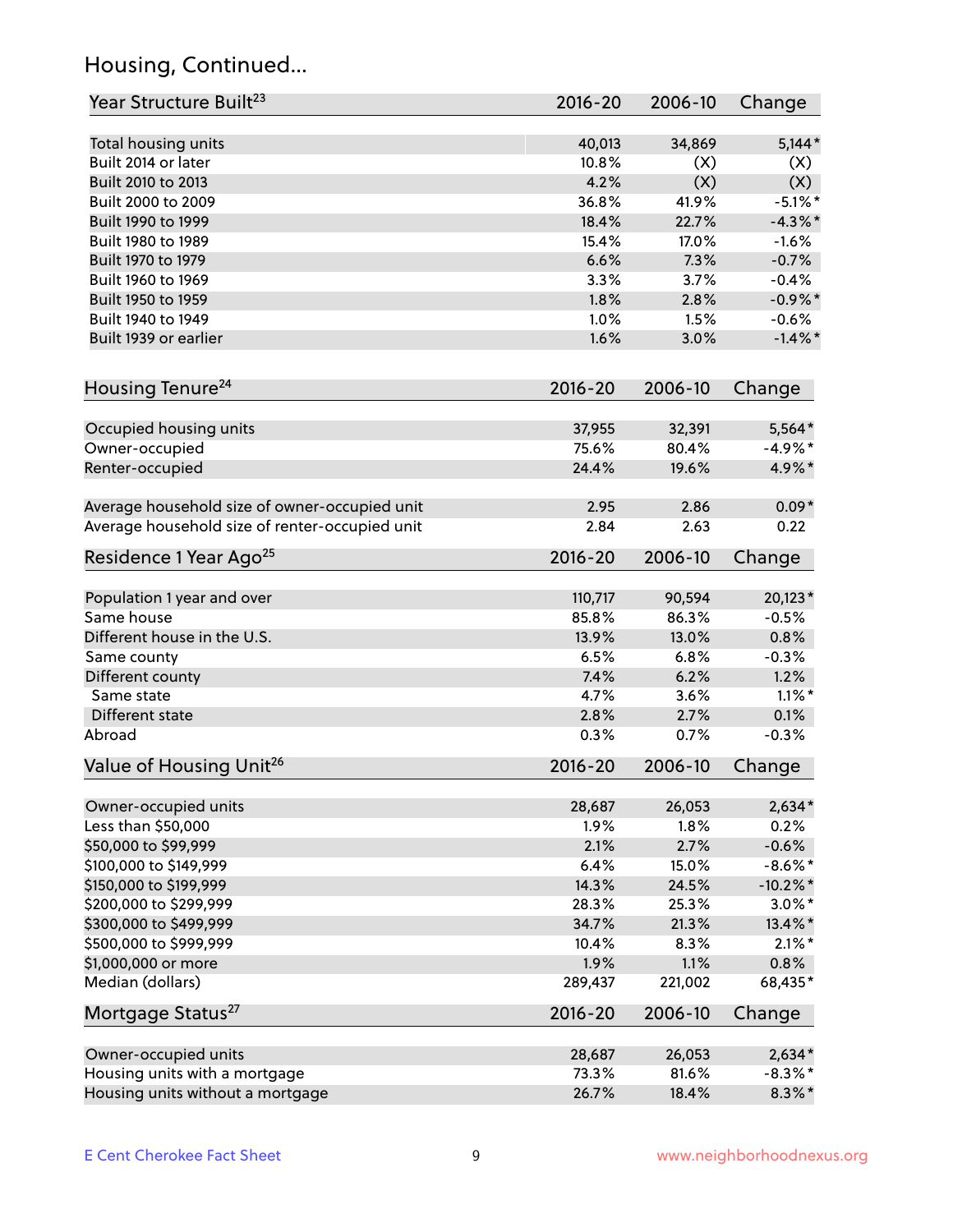## Housing, Continued...

| Selected Monthly Owner Costs <sup>28</sup>                                            | 2016-20 | 2006-10 | Change      |
|---------------------------------------------------------------------------------------|---------|---------|-------------|
| Housing units with a mortgage                                                         | 21,038  | 21,271  | $-233$      |
| Less than \$300                                                                       | 0.4%    | 0.2%    | 0.2%        |
| \$300 to \$499                                                                        | 0.5%    | 0.5%    | $-0.0%$     |
| \$500 to \$999                                                                        | 7.9%    | 8.8%    | $-0.8%$     |
| \$1,000 to \$1,499                                                                    | 28.8%   | 26.7%   | 2.1%        |
| \$1,500 to \$1,999                                                                    | 25.3%   | 27.4%   | $-2.1%$     |
| \$2,000 to \$2,999                                                                    | 28.1%   | 25.2%   | 2.9%        |
| \$3,000 or more                                                                       | 8.9%    | 11.2%   | $-2.2\%$ *  |
| Median (dollars)                                                                      | 1,744   | 1,751   | -8          |
|                                                                                       |         |         |             |
| Housing units without a mortgage                                                      | 7,649   | 4,782   | $2,867*$    |
| Less than \$150                                                                       | 3.5%    | 3.0%    | 0.4%        |
| \$150 to \$249                                                                        | 5.9%    | 11.5%   | $-5.6%$     |
| \$250 to \$349                                                                        | 18.1%   | 21.2%   | $-3.1%$     |
| \$350 to \$499                                                                        | 30.7%   | 33.5%   | $-2.8%$     |
| \$500 to \$699                                                                        | 23.2%   | 16.9%   | 6.3%        |
| \$700 or more                                                                         | 18.6%   | 13.8%   | 4.8%        |
| Median (dollars)                                                                      | 463     | 410     | $53*$       |
| Selected Monthly Owner Costs as a Percentage of<br>Household Income <sup>29</sup>     |         |         | Change      |
| Housing units with a mortgage (excluding units where<br>SMOCAPI cannot be computed)   | 20,988  | 21,148  | $-160$      |
| Less than 20.0 percent                                                                | 49.9%   | 33.1%   | 16.9%*      |
| 20.0 to 24.9 percent                                                                  | 19.5%   | 16.9%   | $2.6\%$ *   |
| 25.0 to 29.9 percent                                                                  | 10.8%   | 11.7%   | $-0.9\%$    |
| 30.0 to 34.9 percent                                                                  | 5.6%    | 8.9%    | $-3.3\%$ *  |
| 35.0 percent or more                                                                  | 14.2%   | 29.5%   | $-15.3\%$ * |
| Not computed                                                                          | 50      | 123     | $-73$       |
| Housing unit without a mortgage (excluding units where<br>SMOCAPI cannot be computed) | 7,565   | 4,723   | 2,842*      |
| Less than 10.0 percent                                                                | 62.1%   | 43.3%   | 18.7%*      |
| 10.0 to 14.9 percent                                                                  | 16.8%   | 17.7%   | $-0.9%$     |
| 15.0 to 19.9 percent                                                                  | 5.4%    | 11.1%   | $-5.7\%$ *  |
| 20.0 to 24.9 percent                                                                  | 6.0%    | 8.9%    | $-2.9%$     |
| 25.0 to 29.9 percent                                                                  | 2.5%    | 4.3%    | $-1.8%$     |
| 30.0 to 34.9 percent                                                                  | 2.0%    | 2.4%    | $-0.5%$     |
| 35.0 percent or more                                                                  | 5.3%    | 12.2%   | $-7.0%$     |
| Not computed                                                                          | 84      | 59      | 25          |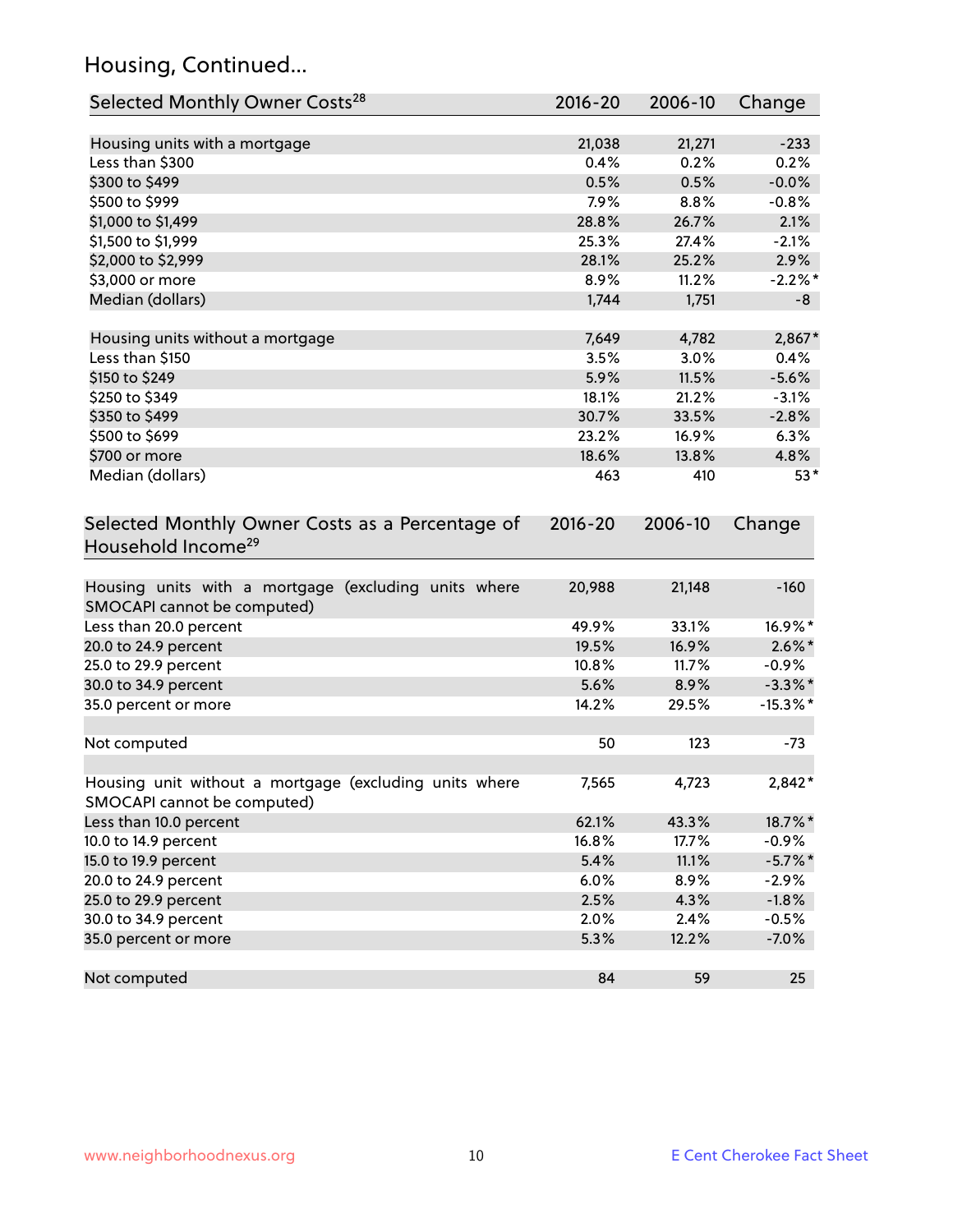## Housing, Continued...

| Gross Rent <sup>30</sup>                                                       | 2016-20     | 2006-10 | Change      |
|--------------------------------------------------------------------------------|-------------|---------|-------------|
| Occupied units paying rent                                                     | 8,732       | 6,071   | $2,661*$    |
| Less than \$200                                                                | 0.1%        | 0.5%    | $-0.3%$     |
| \$200 to \$499                                                                 | 0.8%        | 4.9%    | $-4.1%$     |
| \$500 to \$749                                                                 | 7.3%        | 25.8%   | $-18.5%$ *  |
| \$750 to \$999                                                                 | 19.0%       | 35.3%   | $-16.4\%$ * |
| \$1,000 to \$1,499                                                             | 41.2%       | 26.7%   | 14.5%*      |
| \$1,500 to \$1,999                                                             | 24.5%       | 5.9%    | 18.6%*      |
| \$2,000 or more                                                                | 7.2%        | 1.0%    | 6.2%        |
| Median (dollars)                                                               | 1,260       | 967     | $293*$      |
| No rent paid                                                                   | 536         | 267     | 269         |
| Gross Rent as a Percentage of Household Income <sup>31</sup>                   | $2016 - 20$ | 2006-10 | Change      |
| Occupied units paying rent (excluding units where GRAPI<br>cannot be computed) | 8,543       | 6,047   | 2,496*      |
| Less than 15.0 percent                                                         | 8.0%        | 15.7%   | $-7.7%$     |
| 15.0 to 19.9 percent                                                           | 20.7%       | 10.8%   | $9.9\%*$    |
| 20.0 to 24.9 percent                                                           | 10.8%       | 12.6%   | $-1.9%$     |
| 25.0 to 29.9 percent                                                           | 11.7%       | 9.5%    | 2.2%        |
| 30.0 to 34.9 percent                                                           | 8.4%        | 8.5%    | $-0.1%$     |
| 35.0 percent or more                                                           | 40.4%       | 42.9%   | $-2.5%$     |
| Not computed                                                                   | 725         | 291     | 434*        |
| Transportation                                                                 |             |         |             |
| Commuting to Work <sup>32</sup>                                                | 2016-20     | 2006-10 | Change      |
| Workers 16 years and over                                                      | 55,477      | 44,227  | $11,250*$   |
| Car, truck, or van - drove alone                                               | 75.1%       | 77.0%   | $-1.9%$ *   |
| Car, truck, or van - carpooled                                                 | 9.9%        | 11.7%   | $-1.8%$     |
| Public transportation (excluding taxicab)                                      | 0.5%        | 0.4%    | 0.1%        |
| Walked                                                                         | 1.2%        | 0.9%    | 0.3%        |
| Other means                                                                    | 0.4%        | 0.9%    | $-0.4%$     |
| Worked at home                                                                 | 12.9%       | 9.2%    | $3.7\%$ *   |
| Mean travel time to work (minutes)                                             | 34.7        | 32.5    | $2.2*$      |
| Vehicles Available <sup>33</sup>                                               | $2016 - 20$ | 2006-10 | Change      |
| Occupied housing units                                                         | 37,955      | 32,391  | 5,564*      |
| No vehicles available                                                          | 3.2%        | 2.9%    | 0.3%        |
| 1 vehicle available                                                            | 18.8%       | 23.5%   | $-4.7\%$ *  |
| 2 vehicles available                                                           | 45.3%       | 47.4%   | $-2.1%$     |
| 3 or more vehicles available                                                   | 32.7%       | 26.2%   | $6.5%$ *    |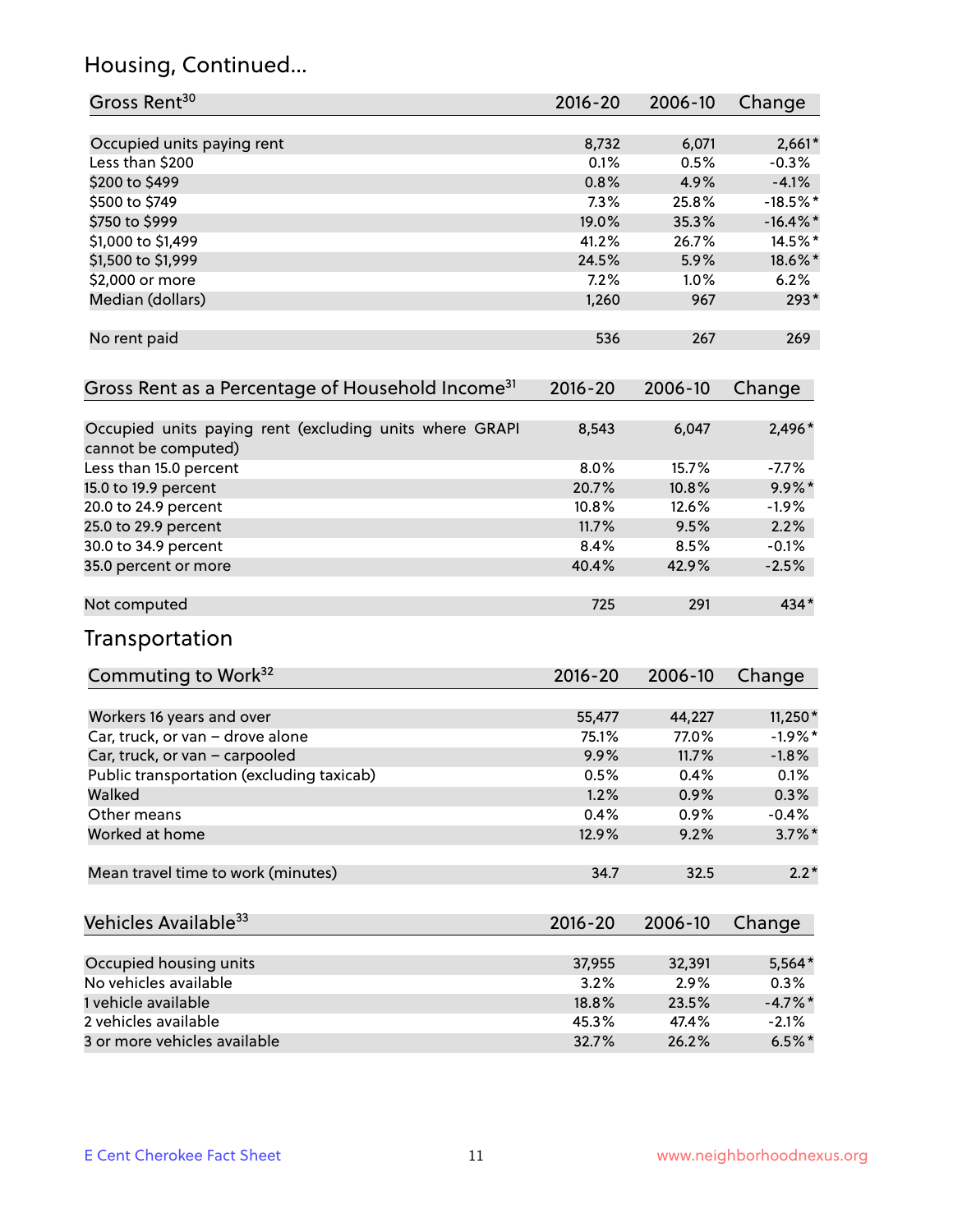#### Health

| Health Insurance coverage <sup>34</sup> | 2016-20 |
|-----------------------------------------|---------|
|-----------------------------------------|---------|

| Civilian Noninstitutionalized Population                | 111,071 |
|---------------------------------------------------------|---------|
| With health insurance coverage                          | 88.4%   |
| With private health insurance coverage                  | 75.0%   |
| With public health coverage                             | 23.4%   |
| No health insurance coverage                            | 11.6%   |
| Civilian Noninstitutionalized Population Under 19 years | 30,547  |
| No health insurance coverage                            | 6.6%    |
| Civilian Noninstitutionalized Population 19 to 64 years | 65,982  |
| In labor force:                                         | 53,750  |
| Employed:                                               | 51,814  |
| With health insurance coverage                          | 85.4%   |
| With private health insurance coverage                  | 83.5%   |
| With public coverage                                    | 3.4%    |
| No health insurance coverage                            | 14.6%   |
| Unemployed:                                             | 1,936   |
| With health insurance coverage                          | 66.0%   |
| With private health insurance coverage                  | 58.6%   |
| With public coverage                                    | 8.1%    |
| No health insurance coverage                            | 34.0%   |
| Not in labor force:                                     | 12,232  |
| With health insurance coverage                          | 79.2%   |
| With private health insurance coverage                  | 65.4%   |
| With public coverage                                    | 20.7%   |
| No health insurance coverage                            | 20.8%   |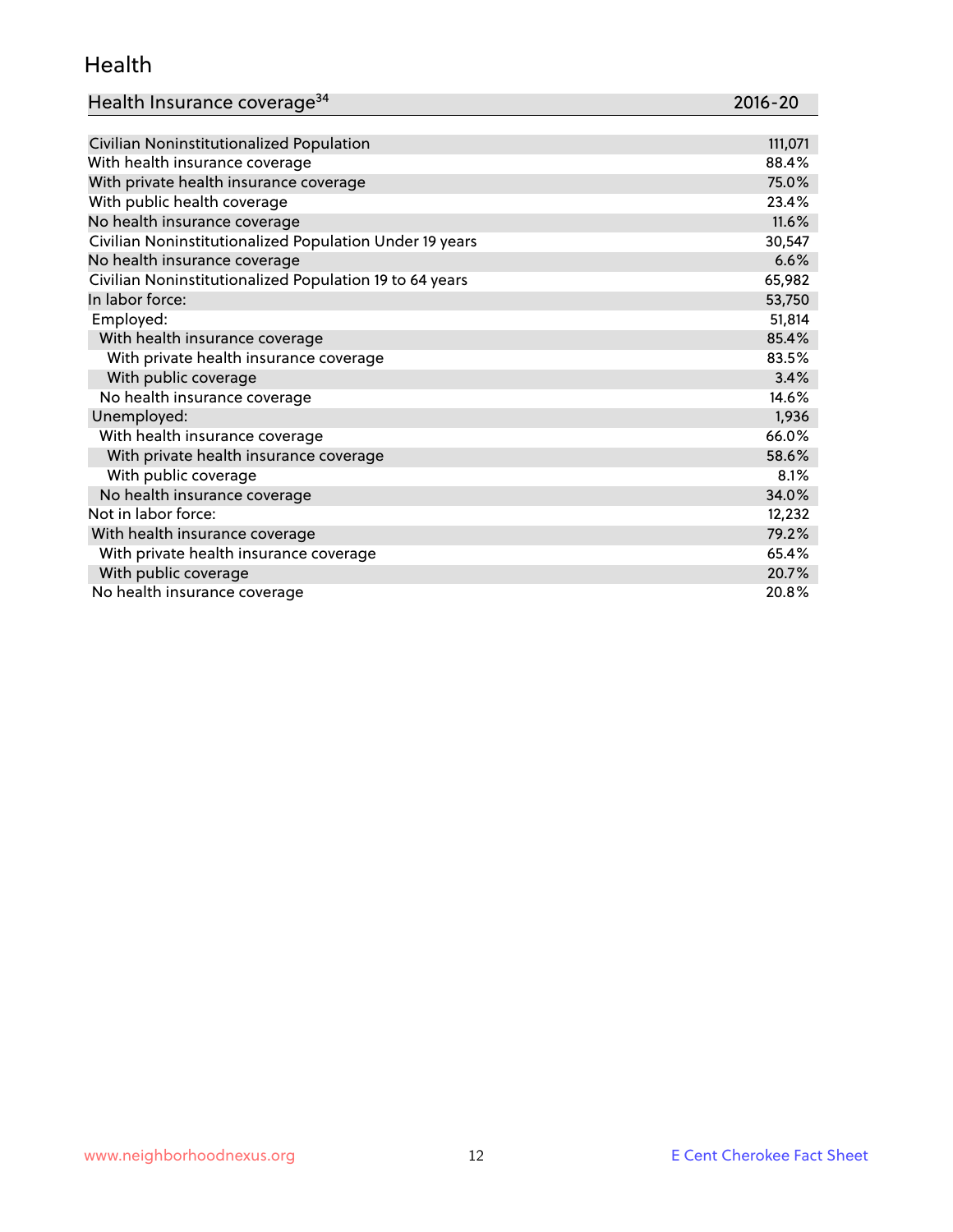## Employment Forecasts

| Forecast Employment by Sector <sup>35</sup>      | 2030   | 2020   | Change   |
|--------------------------------------------------|--------|--------|----------|
|                                                  |        |        |          |
| <b>All Sectors</b>                               | 43,269 | 41,070 | 5.4%     |
| Goods Producing                                  | 3,790  | 4,986  | $-24.0%$ |
| Agriculture, forestry, fishing and hunting       | 16     | 21     | $-23.8%$ |
| Mining                                           | 179    | 189    | $-5.3%$  |
| Construction                                     | 1,348  | 2,358  | $-42.8%$ |
| Manufacturing                                    | 2,247  | 2,418  | $-7.1%$  |
| Service Providing                                | 8,871  | 8,543  | 3.8%     |
| Wholesale trade                                  | 1,690  | 1,325  | 27.5%    |
| Retail trade                                     | 6,274  | 6,385  | $-1.7%$  |
| Transportation and warehousing                   | 856    | 777    | 10.2%    |
| <b>Utilities</b>                                 | 51     | 56     | $-8.9%$  |
| Information                                      | 417    | 322    | 29.5%    |
| <b>Financial activities</b>                      | 4,014  | 2,551  | 57.4%    |
| Finance and insurance                            | 2,721  | 1,552  | 75.3%    |
| Real estate and rental and leasing               | 1,293  | 999    | 29.4%    |
| Professional and business services               | 3,842  | 2,639  | 45.6%    |
| Professional, scientific, and technical services | 3,615  | 2,512  | 43.9%    |
| Management of companies and enterprises          | 227    | 127    | 78.7%    |
| <b>Education and health services</b>             | 9,348  | 9,052  | 3.3%     |
| <b>Education services</b>                        | 5,039  | 5,241  | $-3.9%$  |
| Health care and social assistance                | 4,309  | 3,811  | 13.1%    |
| Leisure and hospitality                          | 5,409  | 5,285  | 2.3%     |
| Arts, entertainment, and recreation              | 604    | 551    | 9.6%     |
| Accommodation and food services                  | 4,805  | 4,734  | 1.5%     |
| Other services, except public administration     | 1,514  | 1,447  | 4.6%     |
| <b>Public administration</b>                     | 2,916  | 2,950  | $-1.2%$  |

# Population Forecasts

| Population Forecasts <sup>36</sup> | 2030    | 2020    | Change |
|------------------------------------|---------|---------|--------|
|                                    |         |         |        |
| <b>Total Population</b>            | 137.398 | 112.294 | 22.4%  |
| <b>Total Households</b>            | 51.930  | 42.184  | 23.1%  |